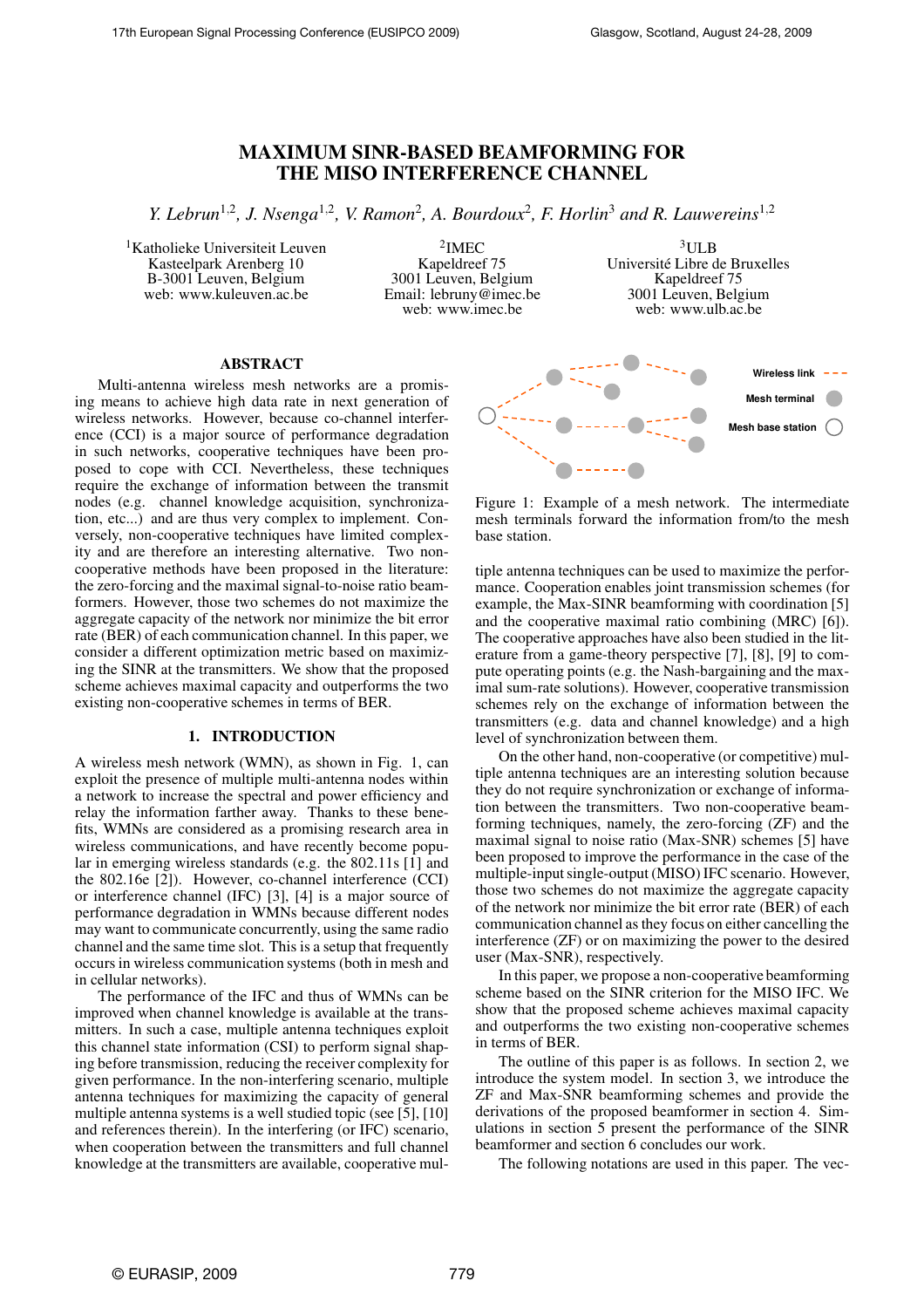

Figure 2: System model

tors and matrices are in boldface letters, vectors are denoted by lower-case and matrices by capital letters. The superscript  $(\cdot)^H$  denotes the Hermitian transpose operator. I<sub>N</sub> is an identity matrix of size ( $N \times N$ ) and  $\mathbb{C}^{N \times 1}$  denotes the set of complex vectors of size ( $N \times 1$ ).  $\mathbf{x} \sim \mathbb{C}N(\mathbf{0}, \sigma_n^2 \mathbf{I}_N)$  means that the vector  $x$  of size  $N \times 1$  has zero-mean Gaussian distributed independent complex elements with variance  $\sigma_n^2$ .  $tr(\mathbf{A})$  denotes the trace of matrix A.

## **2. SYSTEM MODEL**

We consider an IFC scenario where two independent BSs transmit concurrently to two distinct receivers (Rxs). The system model is shown in Fig. 2. Each transmitter (Tx) is equipped with multiple antennas ( $N_t \geq 2$ ) while the receivers have just a single antenna. We consider flat fading channels and define  $\mathbf{h}_{ji} \in \mathbb{C}^{N_t \times 1}$  as the channel vector between the receiver *j* and the transmitter *i* where  $1 \le i, j \le 2$ . In the sequel,

- we denote as a direct-link the channel vector between a transmitter and its dedicated user. That is  $\mathbf{h}_{11}^H$  for  $Tx_1$ and  $\mathbf{h}_{22}^H$  for Tx<sub>2</sub>. The direct-link channel vectors have independent and identically distributed (i.i.d.) elements of zero-mean and variance  $\sigma_{ii}^2$ ,  $\mathbf{h}_{ii}^H \sim \mathbb{C} \mathcal{N}(\mathbf{0}, \sigma_{ii}^2 \mathbf{I}_{N_t})$
- similarly, we define as a cross-link, the channel vector between a transmitter and its non-dedicated user. That is  $\mathbf{h}_{12}^H$  for Tx<sub>2</sub> and  $\mathbf{h}_{21}^H$  for Tx<sub>1</sub>. The cross-link channel vectors have i.i.d. elements of zero-mean and variance  $\sigma_{ji}^2$ ,  $\mathbf{h}_{ji}^H \sim \mathbb{C} \mathcal{N}(\mathbf{0}, \sigma_{ji}^2 \mathbf{I}_{N_t}), i \neq j$

We consider a slow varying environment and thus assume that each transmitter has the knowledge of the local channels, i.e. the channels from its antennas to the two receivers (both desired and non-targeted receivers). That is  $Tx_1$  has the channel knowledge of  $\mathbf{h}_{11}^H$  and  $\mathbf{h}_{21}^H$  while Tx<sub>2</sub> has the channel knowledge of  $\mathbf{h}_{22}^H$  and  $\mathbf{h}_{12}^H$ . At the channel output, the received sample at receiver *i* is denoted by  $y_i \in \mathbb{C}^{1 \times 1}$  and can be expressed at a given time as

$$
y_1 = \mathbf{h}_{11}^H \mathbf{w}_1 s_1 + \mathbf{h}_{12}^H \mathbf{w}_2 s_2 + n_1 \tag{1}
$$

$$
y_2 = \mathbf{h}_{22}^H \mathbf{w}_2 s_2 + \mathbf{h}_{21}^H \mathbf{w}_1 s_1 + n_2 \tag{2}
$$

where  $s_i \in \mathbb{C}^{1 \times 1}$  denotes the symbol transmitted by Tx<sub>*i*</sub>,  $\mathbf{w}_i \in \mathbb{C}^{N_t \times 1}$  is the beamforming vector at  $Tx_i$  and  $n_i \in \mathbb{C}^{1 \times 1}$  is the zero-mean circularly symmetric complex additive white Gaussian noise with variance  $\sigma_i^2$ . In the equations above, the first term denotes the desired signal, the second term represents the non-desired signal (or interference) from the other transmitter and the third term is the noise. At the receiver, the samples are processed by a zero-forcing equalizer.

# **3. EXISTING NON-COOPERATIVE SCHEMES IN IFCS**

In order to estimate the interest of the proposed SINR-based beamformer, we compare its performance with two existing beamforming schemes: the Zero-Forcing beamformer and the maximal SNR beamformer. These are briefly reviewed in this section.

## **3.1 Zero-Forcing (ZF) Beamformer**

The ZF beamformer exploits the knowledge of the cross-link channel only to choose the beamforming vector such that the nulls are placed in the direction of the non-targeted user (i.e. null-beamforming). The ZF beamformer satisfies then the following conditions:

$$
\mathbf{h}_{21}^H \mathbf{w}_1 = 0 \quad \text{and} \quad \mathbf{h}_{12}^H \mathbf{w}_2 = 0 \tag{3}
$$

at  $Tx_1$  and  $Tx_2$ , respectively. As a result, the signal at the receiver is interference free. Therefore, we can rewrite the received signals given in (1) and (2) as

$$
y_1 = \mathbf{h}_{11}^H \mathbf{w}_1 s_1 + n_1
$$
 and  $y_2 = \mathbf{h}_{22}^H \mathbf{w}_2 s_2 + n_2$  (4)

However, the ZF beamformer does not maximize the power of the desired term.

## **3.2 Maximal SNR (Max-SNR) Beamformer**

In this case, the beamformer exploits the knowledge of the direct-link channel to compute the beamforming vectors that maximize the signal received at the target-user. The Max-SNR beamforming beamformer is given as

$$
\mathbf{w}_{i} = \frac{\mathbf{h}_{ii}}{|\mathbf{h}_{ii}|_{F}}, \quad i = 1, 2
$$
 (5)

where  $|\mathbf{a}|_F$  is equivalent to  $\sqrt{tr(\mathbf{a}^H\mathbf{a})}$  for any vector **a**. The power of the desired term is then maximized, but no effort is made to mitigate the interference towards the non-desired user.

#### **4. PROPOSED BEAMFORMING SCHEME**

In this section, we derive a beamformer that maximizes the SINR criterion at both transmitters in a MISO IFC scenario. The beamforming exploits the knowledge of the local channel vectors at each transmitter. We first state the optimization problem (section 4.1). Then we give the expression of the beamforming vector in section 4.2. Finally, we evaluate the behavior of the proposed beamformer with respect to the ZF and the Max-SNR beamforming schemes in section 4.3.

#### **4.1 Definition of the Optimization Problem**

In wireless communications, the capacity of a system as well as its performance (e.g. in terms of BER) are dependent of the value of the SINR at the receiver(s). Considering an IFC scenario, we aim then at maximizing the SINR at the receivers. Based on equations (1) and (2), the SINR at  $Rx_1$ and  $Rx_2$  can be expressed as

$$
SINR_1 = \frac{|\mathbf{h}_{11}^H \mathbf{w}_1|^2}{|\mathbf{h}_{12}^H \mathbf{w}_2|^2 + \sigma_1^2}
$$
(6)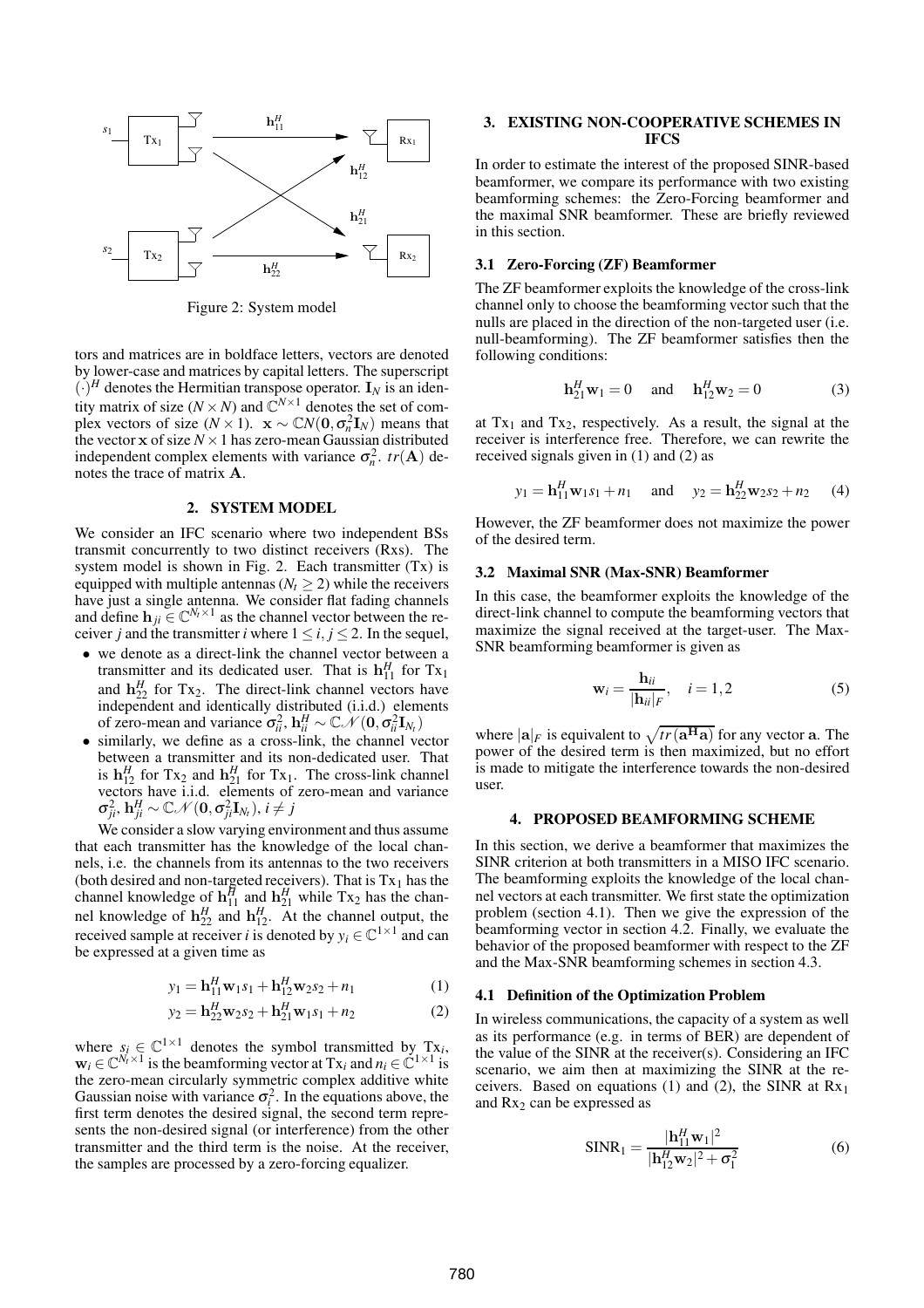and

$$
SINR_2 = \frac{|\mathbf{h}_{22}^H \mathbf{w}_2|^2}{|\mathbf{h}_{21}^H \mathbf{w}_1|^2 + \sigma_2^2}.
$$
 (7)

We can observe that finding beamforming vectors  $w_1$  and  $w<sub>2</sub>$  which maximize the individual SINR's or their sum is a difficult task. Indeed, firstly, the SINR at a receiver, as observed in (6), requires the knowledge of the cross-link channel from the other transmitter (i.e.  $h_{12}$  for SINR<sub>1</sub> and  $h_{21}$  for  $SINR<sub>2</sub>$ ) which would require cooperation between the two transmitters. As our scenario is non-cooperative we assume that the transmitters have knowledge of the local channels only. Moreover, the SINR at a given receiver depends on the beamforming vectors from both transmitters, i.e.  $w_1$  and  $w_2$ . In such a case, joint beamforming is necessary and a centralized processor must compute the beamforming weights of the transmitters. This is not an option for our non-cooperative scheme. To circumvent this, we define the following objective function which is proportional to the total system capacity (in bit per second per Hz) for sufficiently high SINR's:

$$
C = W \max_{\mathbf{w}_1, \mathbf{w}_2} (\log_2(SINR_1) + \log_2(SINR_2))
$$
 (8)

$$
=W\max_{\mathbf{w}_1,\mathbf{w}_2}(\log_2(SINR_1\times SINR_2))\tag{9}
$$

where W denotes the system's bandwith (in Hz). Equation (9) can be written as

$$
S = \max_{\mathbf{w}_1, \mathbf{w}_2} \frac{|\mathbf{h}_{11}^H \mathbf{w}_1|^2 |\mathbf{h}_{22}^H \mathbf{w}_2|^2}{(|\mathbf{h}_{12}^H \mathbf{w}_2|^2 + \sigma_1^2)(|\mathbf{h}_{21}^H \mathbf{w}_1|^2 + \sigma_2^2)}
$$
(10)

$$
= \max_{\mathbf{w}_1} \frac{|\mathbf{h}_{11}^H \mathbf{w}_1|^2}{|\mathbf{h}_{21}^H \mathbf{w}_1|^2 + \sigma_2^2} \times \max_{\mathbf{w}_2} \frac{|\mathbf{h}_{22}^H \mathbf{w}_2|^2}{|\mathbf{h}_{12}^H \mathbf{w}_2|^2 + \sigma_1^2}.
$$
 (11)

Since the beamforming vectors  $w_1$  and  $w_2$  are independent, the optimization problem on  $w_1$  and  $w_2$  can be decoupled as follows

$$
\mathbf{w}_{1}^{opt} = \arg \max_{\mathbf{w}_{1}} \frac{|\mathbf{h}_{11}^{H} \mathbf{w}_{1}|^{2}}{|\mathbf{h}_{21}^{H} \mathbf{w}_{1}|^{2} + \sigma_{2}^{2}}
$$
(12)

and 
$$
\mathbf{w}_2^{opt} = \arg \max_{\mathbf{w}_2} \frac{|\mathbf{h}_{22}^H \mathbf{w}_2|^2}{|\mathbf{h}_{12}^H \mathbf{w}_2|^2 + \sigma_1^2}
$$
 (13)

and subject to the power constraint  $\mathbf{w}_i^{opt} \mathbf{w}_i^{opt} \leq 1$ .  $i = 1, 2$ .

In such a case, maximizing the capacity does not require any collaboration between the transmitters. The beamformer at one transmitter exploits the knowledge of the local channels only and does not depend on the beamforming vector at the other transmitter.

## **4.2 Expression of the Beamforming Vector**

Equations in (12) can be recognized as the generalized Rayleigh quotient problem whose solution is given in [11]. The beamforming vectors based on the objective functions above can be expressed as

$$
\mathbf{w}_1^{opt} = e_v \left( \left( \mathbf{h}_{21} \mathbf{h}_{21}^H + \sigma_2^2 \right)^{-1} \mathbf{h}_{11} \mathbf{h}_{11}^H \right) \tag{14}
$$

and 
$$
\mathbf{w}_2^{opt} = e_v \left( \left( \mathbf{h}_{12} \mathbf{h}_{12}^H + \sigma_1^2 \right)^{-1} \mathbf{h}_{22} \mathbf{h}_{22}^H \right)
$$
 (15)

where  $e_v(A)$  denotes the eigenvector corresponding to the largest eigenvalue of matrix A.

## **4.3 Behavior of the SINR Beamformer**

We study the behavior of the SINR beamformer at the first transmitter  $(Tx_1)$  in two situations: first when the interference term is much higher than the noise term and secondly when the interference term is much lower than the noise term. A similar reasonning could be done with the second transmitter  $(Tx<sub>2</sub>)$ .

## *4.3.1 Case 1: the interference term is much higher than the noise term*

 $|\mathbf{h}_{21}^H \mathbf{w}_1|^2 >> \sigma_1^2$ . In such a case, the denominator in (12) can by approximated by the interference term, i.e.  $|\mathbf{h}_{21}^H \mathbf{w}_1|^2$  +  $\sigma_1^2 \approx |\mathbf{h}_{21}^H \mathbf{w}_1|^2$ . The SINR beamformer will then aim at making a good trade off between maximizing the desired signal and minimizing the interference, that is

$$
\mathbf{w}_{1}^{opt} = \arg \max_{\mathbf{w}_{1}} \frac{|\mathbf{h}_{11}^{H} \mathbf{w}_{1}|^{2}}{|\mathbf{h}_{21}^{H} \mathbf{w}_{1}|^{2}}.
$$
 (16)

In this scenario, the SINR beamformer is still expected to perform better than the ZF beamformer since the latter only suppresses the interference. However, as the ratio of the interference power to the desired signal power increases, both beamformers should converge to the same beamforming vectors (i.e. suppressing the interference) and thus to the same performance. In case 1, the Max-SNR beamformer achieves poor performance because it does not minimize the interference term.

*4.3.2 Case 2: the interference term is much lower than the noise term*

 $\sigma_1^2 >> |h_{21}^H w_1|^2$ . In this case, the denominator in (12) can by approximated by the noise term, i.e.  $|\mathbf{h}_{21}^H \mathbf{w}_1|^2 + \sigma_1^2 \approx \sigma_1^2$ . The SINR beamformer aims then at maximizing the desired signal, that is

$$
\mathbf{w}_{1}^{opt} = \arg \max_{\mathbf{w}_{1}} \frac{|\mathbf{h}_{11}^{H} \mathbf{w}_{1}|^{2}}{\sigma_{1}^{2}} = \arg \max_{\mathbf{w}_{1}} |\mathbf{h}_{11}^{H} \mathbf{w}_{1}|^{2}.
$$
 (17)

This is equivalent to the Max-SNR beamformer. Both SINR and Max-SNR beamformers achieve then the same performance when the noise is the source of errors (i.e. when the interference term is not significant). Meanwhile, the ZF beamformer achieves poor performance because cancelling the interference is ineffective.

Simulations in section 5 confirm the statements made above in those two cases.

## **5. RESULTS**

In this section, we present the performance obtained for the non-beamformed, the ZF, the Max-SNR and the SINR-based beamforming schemes for various scenarios. In section 5.1, two scenarios are considered: one in which the interference power is as strong as the desired signal and the second one in which the interference is lower than the desired signal. In section 5.2 we show the impact of interference power on the beamforming schemes. Finally, we study the impact of imperfect channel knowledge on the performance of these beamformers in section 5.3.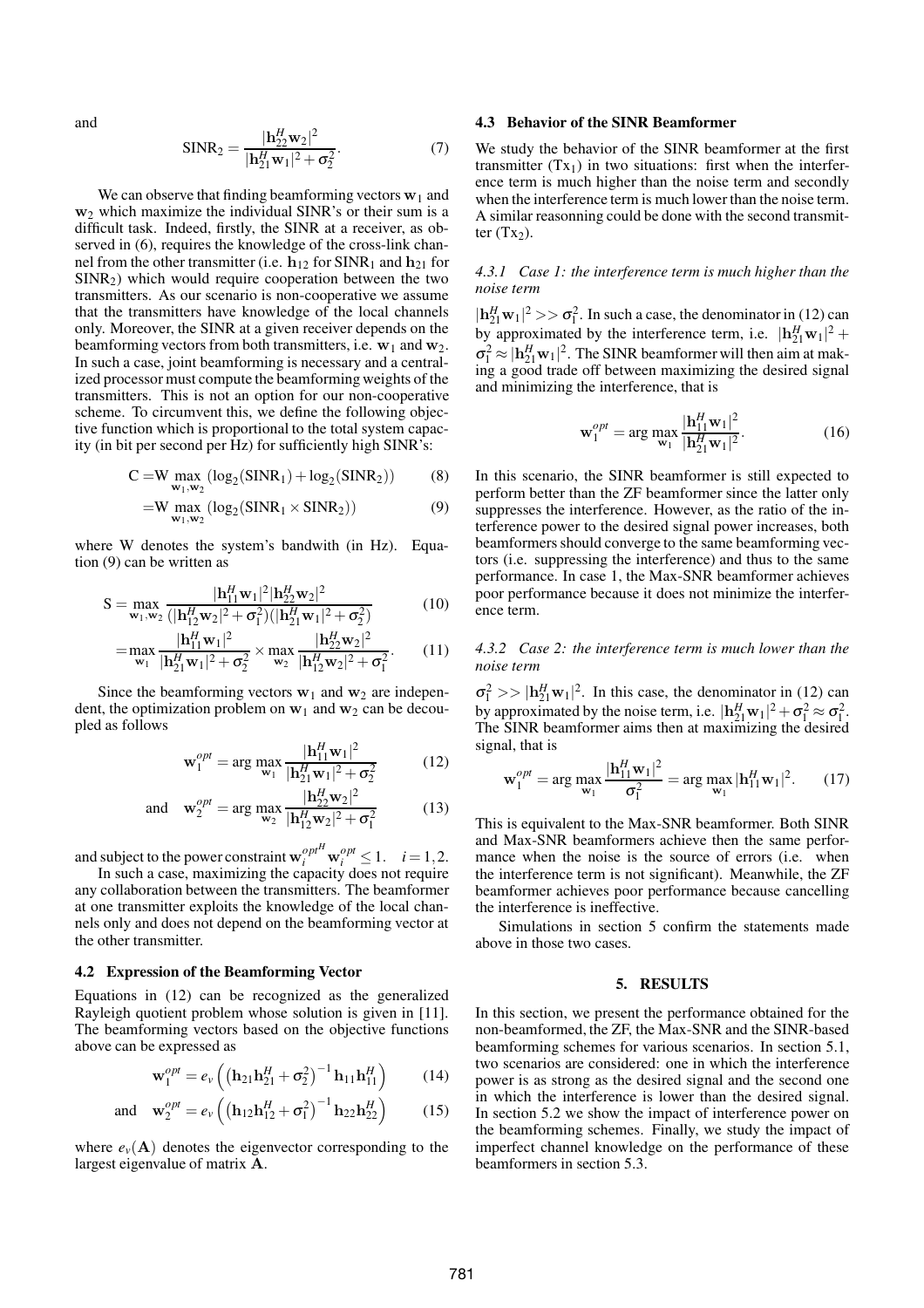

Figure 3: BER curves for the MISO IFC with the nonbeamformed, the ZF, the Max-SNR and the SINR beamforming schemes when the desired signal and the interference term are equally strong (i.e.  $\sigma_{ii}^2 = \sigma_{ji}^2 = 1$ ).

#### **5.1 Performance of the Various Beamforming Schemes**

As already mentioned in the text, we consider a MISO IFC scenario with two transmitters and two receivers. Each of the transmitters is equipped with two antennas and each receiver has just a single antenna. All simulations are for a 16 QAM modulation scheme and without channel coding. The variance of the direct-link channels is set to one  $(\sigma_{11}^2 = \sigma_{22}^2 = 1)$ . The goal is to compare the performance of the SINR-based beamformer with the non-beamformed, the ZF beamforming, and the Max-SNR beamforming schemes.

In Fig. 3, we present the BER curves versus the average SNR (defined as the average Es/No) when the direct-link channels and the cross-link channels have same variance, i.e.  $\sigma_{ii}^2 = \sigma_{ji}^2 = 1, \forall i, j$ . In this case, the interference is a major source of performance degradation because the desired signal and the interference term are equally strong. The SINRbased beamformer behaves then as the ZF beamformer and tends to transmit in the nulls of the cross-link channel (as expressed by (3)) so as to minimize the interference caused at the non-desired user. We can observe that our precoder performs slightly better than the ZF scheme. This is because the latter only suppresses the interference and does not try to improve the term at the numerator (i.e. the desired signal), degrading the BER. As expected, the Max-SNR achieves poor performance since it does not try to cancel the interference term.

Fig. 4 shows the BER curves when the power of the cross-link channels is much lower than that of the direct-link channels  $(\sigma_{ii}^2/\sigma_{ji}^2 = 20 \text{ dB with } i \neq j)$ . At low Es/No, the interference component is negligible compared to the noise term. In such a case, the SINR beamformer tends to maximize the signal to the desired receiver, which is equivalent to the Max-SNR beamforming scheme, as shown by the figure. We can also observe that in the medium-to-high range of Es/No the SINR criterion outperforms the Max-SNR beamforming. In this region, the interference becomes significant compared to the noise. This also leads to the fact that the curve of the ZF beamforming separates from the nonbeamformed one. In such a case, the SINR beamforming



Figure 4: BER curves for the MISO IFC with the nonbeamformed, the ZF, the Max-SNR and the SINR beamforming schemes when the desired signal has a higher power than of the interference term (here  $\sigma_{ii}^2/\sigma_{ji}^2 = 20 \text{ dB}$ ).

scheme amplifies the received desired signal while mitigating the interference whereas the Max-SNR beamformer only aims at maximizing the desired signal (i.e. it does not try to mitigate the interference term). As a result, the SINR beamformer outperforms the Max-SNR beamformer whose BER curve achieves a flooring in the range of high Es/No because of the interference term.

## **5.2 Impact of Interference on the Beamforming Schemes**

As seen in the figures above, the ratio of the noise power to the interference power dictates the performance of the various beamforming schemes. In Fig. 5, we display the behavior of these beamforming schemes in terms of BER for a varying interference power and a fixed Es/No of 20 dB. We define  $\xi$  as the ratio of the variance of the direct-link channels to the variance of the cross-link channels, i.e.  $\xi = \sigma_{ii}^2/\sigma_{ji}^2$ . We display the BER curves for  $-20 \le \xi \le 45$  dB. We can observe that the SINR beamformer tends to behave as the ZF beamformer or the Max-SNR beamformer depending on which term is the dominant source of errors (the noise or the interference). When the interference is the dominant term (i.e.  $\xi \leq -10$  dB), the SINR beamformer behaves as the ZF beamformer and tries to minimize the effects of the interference. When the noise is the dominant term (i.e.  $\xi \ge 30$  dB), the SINR beamformer behaves as the Max-SNR beamformer and maximizes the power to the desired user. Fig. 5 shows that the SINR beamformer behaves as a trade-off between the ZF and the Max-SNR beamformers and outperforms these beamforming schemes for any value of  $\xi$ . This is because the SINR criterion takes into consideration both the noise and the interference terms and aims at enhancing the desired signal while mitigating the interference to the other user.

All these observations confirm the statements made in section IV-C.

#### **5.3 Impact of Imperfect Channel Knowledge**

The results above are based on a perfect channel knowledge at the transmitters. In case of a noisy channel feedback, the